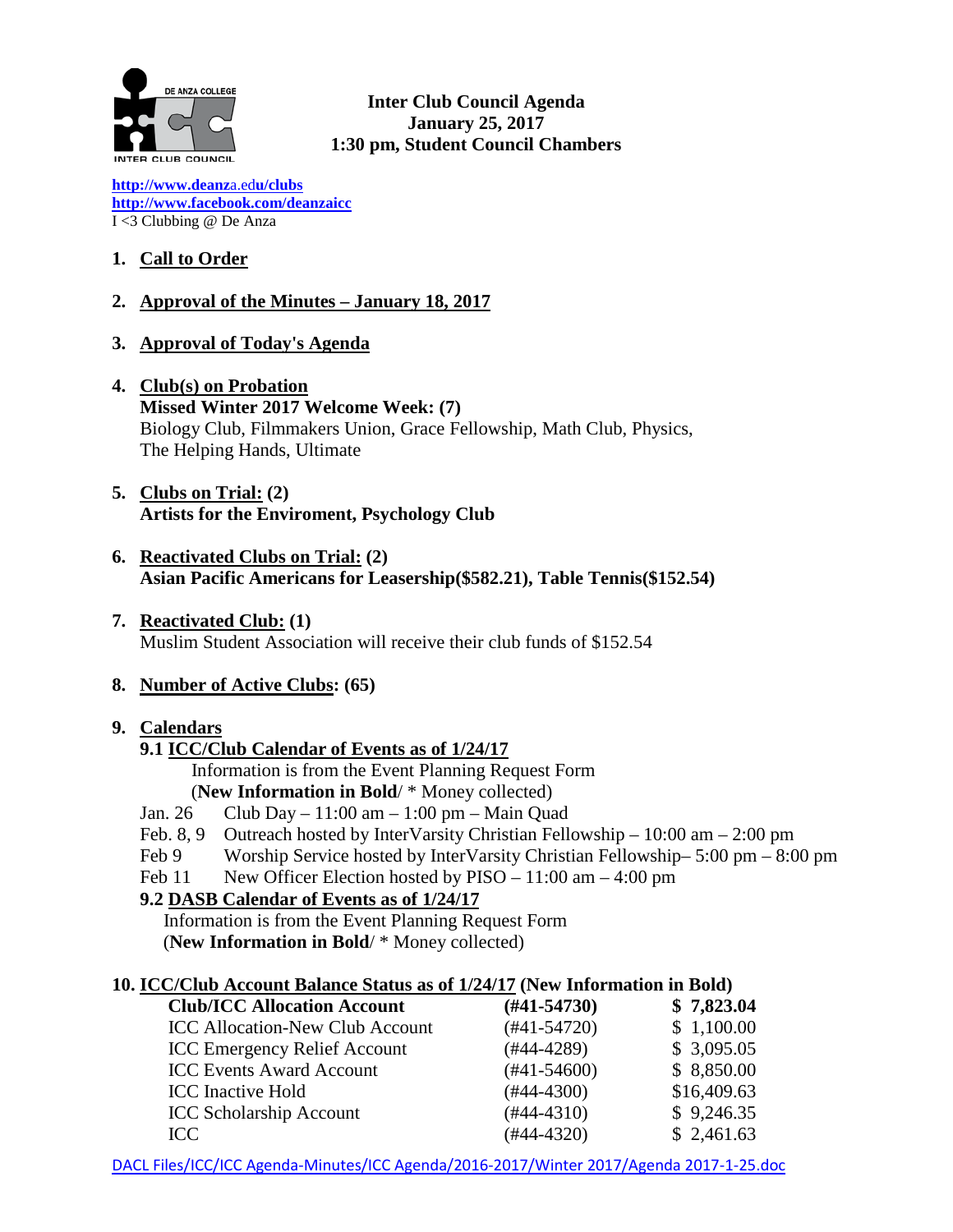#### **11. Business**

# **11.2 ICC/Club Budget Request (Info/Action)**

NAMI-DA is requesting \$150.00 from Club/ICC Allocation Account #41-54730 to NAMI-DA #41-54720-4013 \$150.00 for Club Banner.

|                 | Request  | Recommendation |
|-----------------|----------|----------------|
| $4013 /$ Banner | \$150.00 | \$150,00       |

If approved the Club/ICC Allocation Account #41-54730 balance will be \$7,673.04

### **11.3 Club Day (Info/Action)**

**11.4 ICC Concessions Code Proposed Changes (Info/Action)** ARTICLE I, SECTION 1. Procedure

F. If only one club has turned in a bid for the Concession Stand then that club will be offered the two Concession Stands. This will count as one Concession Stand date.

 **F** G. If a club who was awarded the Concession Stand fails to fulfill its responsibilities on the day of the Flea

 Market then the club will forfeit their right to bid for three months from day of the next available concessions.

 **G** H. A club will be limited to receiving the concessions three times during the academic year (July  $1 -$  June 30).

#### SECTION 4. Community Outreach Drink Stand

A. There will be one Concession Stand designated as a fundraiser for "Community Outreach" sponsored

by ICC or a club once per quarter with these designated months: May, August and November.

B. If there is only one club concession form turned in then that club will automatically receive it.

C. A drawing will be held to select which Community Outreach program will receive the Concession Stand

when there is more than one club.

D. In the event that no club has bid for the Community Outreach Concession Stand, then the ICC may do the Concession Stand for the ICC Scholarship or ICC Emergency Relief Fund or there will be a drawing to determine which club will receive it.

SECTION **4** 5. Inclement Weather

SECTION **5** 6. July/August/September/October Concessions

A. Concessions forms will be due at the designated ICC meeting. If possible each club will receive one concession stand. If there are not enough clubs for each month's concessions then the ICC may operate a stand to benefit the

**11.1 (Info/Action)**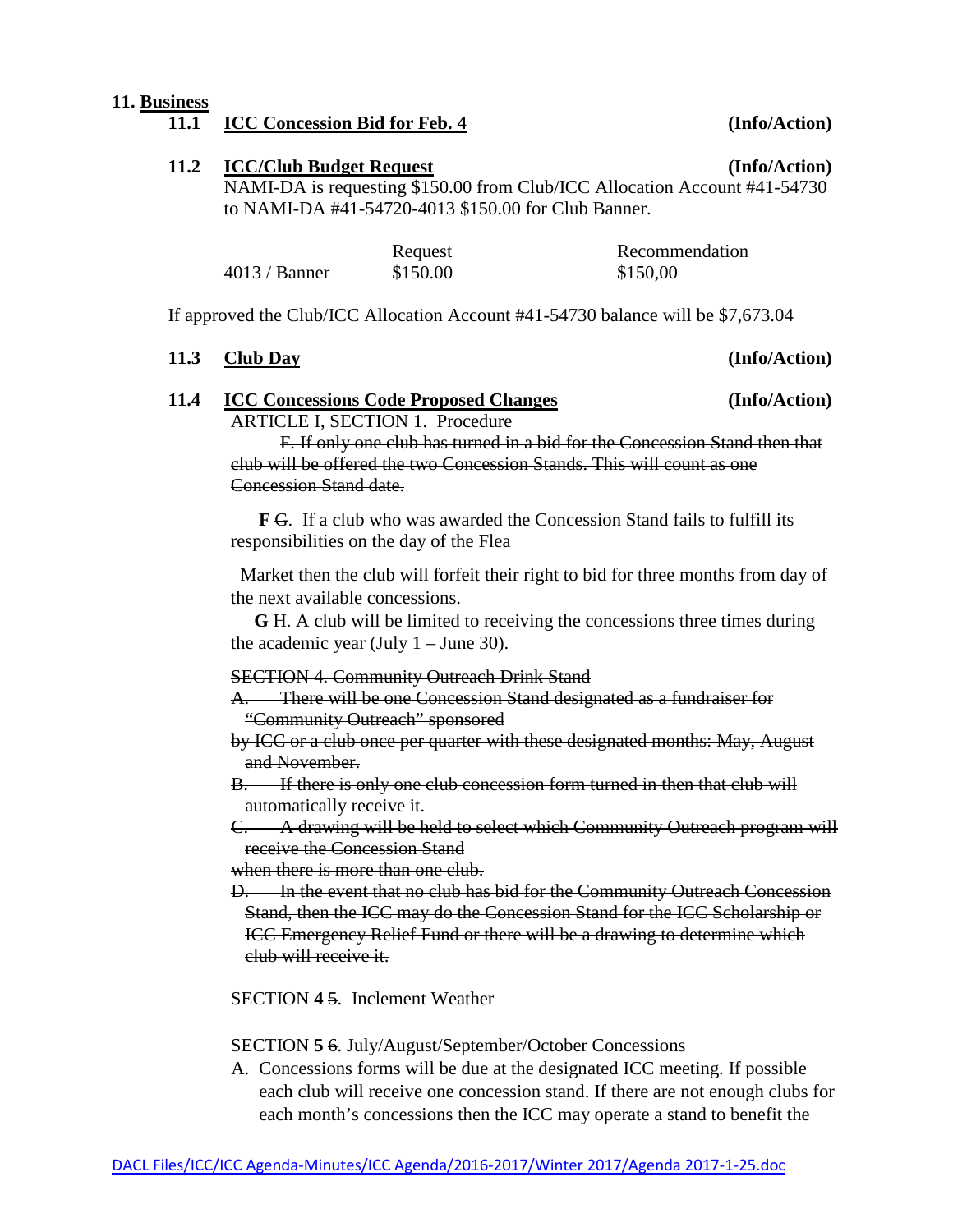ICC Scholarship and then there will be a drawing to determine which club(s) will receive an additional concession stand **or another De Anza student organization may operate the July, August, September Concessions.**

### ARTICLE II, SECTION 1. Club Responsibilities

D. Provide **six (6)** five (5) De Anza students for the Concession Stand to begin at designated time.

E. All **six (6)** five (5) club members need to arrive at one time at the Food Services back loading dock behind the Food Service area (the large area where the truck makes deliveries). Failure to have enough workers will result in the club not working the concessions.

### ARTICLE IV, FINANCE, SECTION 1. Financial Breakdown

- A. Food costs, labor, ICC Scholarships, ICC Emergency Relief and Community Support Fund and ICC General Fund will be deducted from concession profits.
- B. The ICC Scholarship Fund will receive 2% per concession
- C. The ICC Emergency Relief and Community Support Fund will receive 2% per concession.
- D. The ICC General Fund will receive 1% per concession.
- **C**E.A breakdown of costs will be given to the club(s) and advisor(s) within two (2) weeks proceeding the concession but clubs will be eligible to draw against those funds earlier.

## **11.5 ICC Financial Code Proposed Changes (Info)** II. DASB/ICC BUDGET

The upcoming DASB/ICC budget proposal **will be submitted** shall be approved by the ICC **Officers and ICC Advisor** - no later than the eighth  $(8<sup>th</sup>)$  week of the Spring Quarter by a two-thirds vote.

III. DASB/ICC ALLOCATIONS

- A. The ICC Club Roster/Financial Report must be completed and signed by the Designated Officers: President or Co-Presidents, or Chair, or Vice President, or Vice President/ICC Rep signature(s), Treasurer, Secretary and ICC Representative, other listed club officers and the club advisor(s). The ICC Club Roster/Financial Report must be turned in no later than the sixth  $(6<sup>th</sup>)$  week of the Spring Quarter. There must be **a minimum of** four (4) and **a maximum of** no more than seven (7) club officers.
- B. The ICC will **allocate** approve an allocation of \$100 for each new club who do not have funds in a previous club account.
- C. Club Special Allocation request:

5.Items with Limitations:

f. Allocation for supplies **for Club Day and Club sponsored event (usable**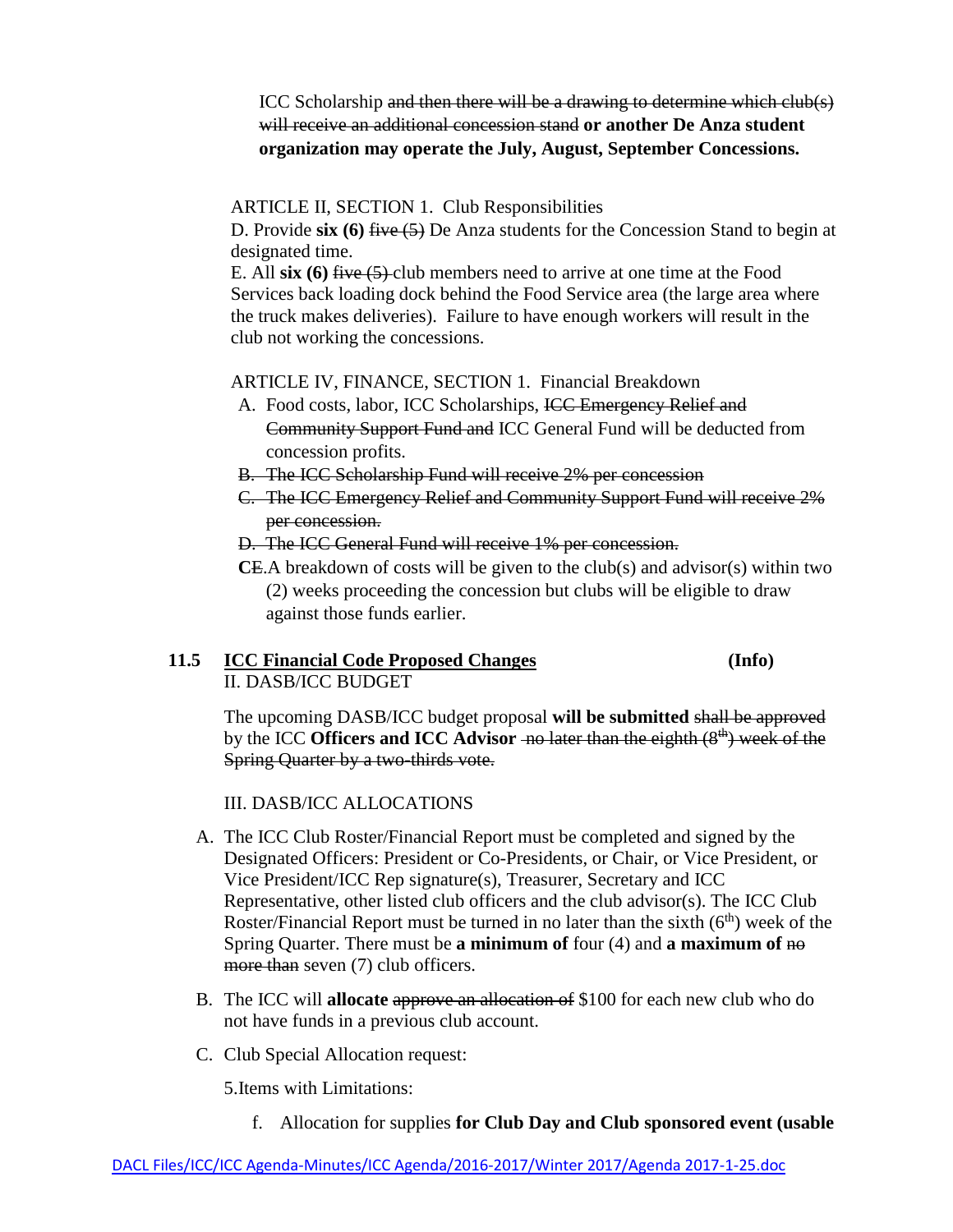## **goods decorations, paper, supplies, tape)** will be limited to \$250.00 per fiscal year (July 1-June 30). **May not be used for supplies to support a club fundraiser or to give away items.**

7. Items with Limitations:

D. The ICC Chair**person**, ICC Chair of Finance, ICC Chair of Programs, ICC Chair of Marketing and the ICC Advisor shall be responsible for reviewing the club budget requests and making a recommendation to the ICC for final approval.

### V. ICC SCHOLARSHIPS

The ICC Scholarships will be funded  $75%$  from the Inactive Club Account and 2% from the De Anza Flea Market Concessions and ICC Dance or ICC fundraisers. There will be up to eight (8) \$1,000 Carolee Erickson Memorial ICC Scholarships offered per fiscal year (July  $1 -$  June 30).

#### VI. ICC EMERGENCY RELIEF FUND

- 1. Major disasters or tragedies or support for a Non Profit Community Organization who has a 501C and a United States address may be funded up to \$500.00 from the ICC Emergency Relief Fund. There is a limit of \$500.00 per specific disaster, tragedy or support for a Non Profit Community Organization that clubs may request per fiscal year (July 1-June 30).
- 2. The ICC Emergency Relief Fund will be funded 2% from the De Anza Flea Market Concessions and 25% of the Inactive Club Account and the \$25 fines listed in Article XI Fees and Penalties.
- 3. Club(s) or ICC will need to request funds for the ICC Emergency Relief Fund at the ICC Agenda Meeting and then have it approved at the ICC Meeting.
- 4. Clubs may request one Major disaster or tragedy or a Non Profit Community Organization per fiscal year (July 1-June 30).
- 5. Major disasters or tragedies or a Non Profit Community Organization may only receive one funding request per fiscal year (July 1-June 30).
- 6. The ICC/DASB Dance Income will raise funds for the ICC Scholarship or ICC Emergency Relief Fund.
	- **VI**  $\overline{V}$ **I.** ICC Account (#44 4320)
	- **VII VIII.** CLUB 44-xxxx
- 2. Donations are limited to Non Profit Community Organizations who have a 501C and a United States address.

#### **VIII** IX. DEPOSITS

#### **I**X.EXPENDITURES

C. Expenditures to transfer to another club's fund can only be **for sharing**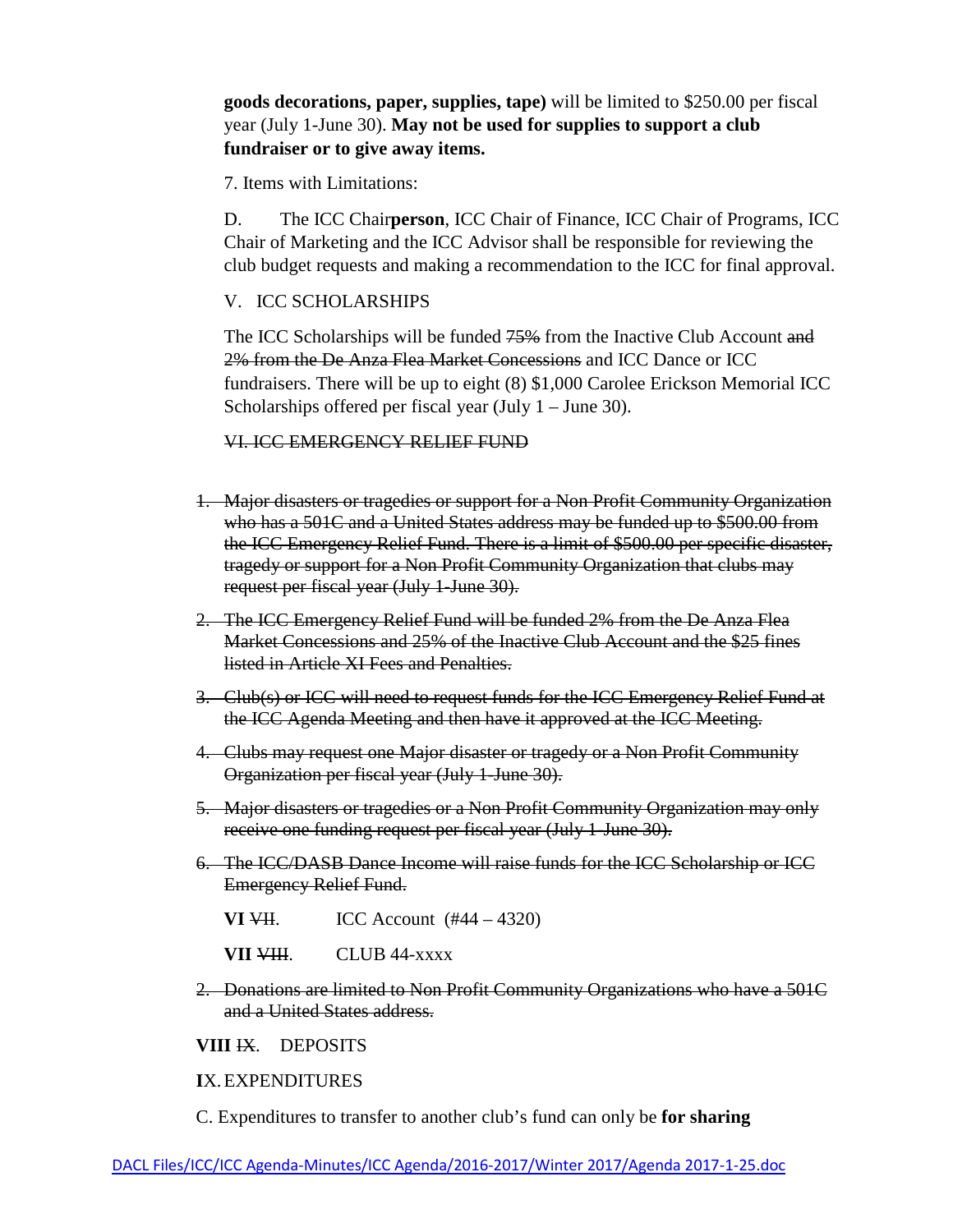**experiences for joint sponsored events.** done for the intent of a cause as a donation.

- **C** D. The Student Accounts Office will facilitate the transaction in one of the three (3) ways and will note on the requisition the action taken.
- 3. Purchase Orders: All purchases**/services** over \$1,000 and all capital items will go on a District Purchase Requisition. Purchase orders shall be obtained through the submission of a district purchase requisition to the Student Accounts Office. **If for an open P.O. for services, an Independent Contract is required.** Each requisition shall identify the budget code number from which funds are to be drawn, the times or services to be purchased, the amount and the vendor from which such items are to be purchased. After review and approval by the club members, the Club Officer designated signature and Club Advisor(s) will need to turn into the Student Accounts who will get the signatures of the ICC Advisor, the ICC Chair of Finance, the DASB Chair of Finance (if DASB account) and the Director of Office of College Life, Director of Budget and Personnel, Dean of Student Development, and VP of Student Services, a purchase order will be issued by the district. The purchase requisition will then be created in the District's Banner System. District Material will issue a Purchase order to vendor.

**D** E. If the ICC Chair of Finance is not available, one of the other ICC officers will sign the requisition form. If there is no ICC officer available to sign, then the DASB Chair of Finance will sign.

**E** F. If the ICC Chair of Finance is vacant, other ICC officers can sign the requisition form. If there is no ICC officer available to sign, then the DASB Chair of Finance will sign.

## XI. FEES AND PENALTIES

- $\overline{A}$ . If a club fails to pay a bill within a twenty –five (25) day period or by June 30, one of the ICC Officers or ICC Advisor will be authorized to deduct it from their club account upon being informed by the ICC Advisor. There will be a \$25 service charge for delinquent invoice that will go into the ICC **#44-4320** Emergency Relief Fund (Account #44- 4289).
- D. If a club signs up for an ICC sponsored event**/**entertainment slot and fails to participate then there will be a \$25 fine that will be deducted from their club account by one of the ICC Officers. The fine will go to the ICC **#44-4320** Emergency Relief (Account #44- 4289).
- E. There will be a \$25 fine for any club that fails to clean up its area at Club Day that will go to the ICC #44-4320 Emergency Relief (Account #44-4289).
- F. If a club doesn't sign up for Welcome Week by the Friday of Finals or missed their original signed up time and covered another shift, then the club(s) will be charged a \$25 fine and the money will go to ICC **#44-4320** Emergency Relief Fund (Account #44-4289). If a club is inactive then the \$25 fee will not be charged.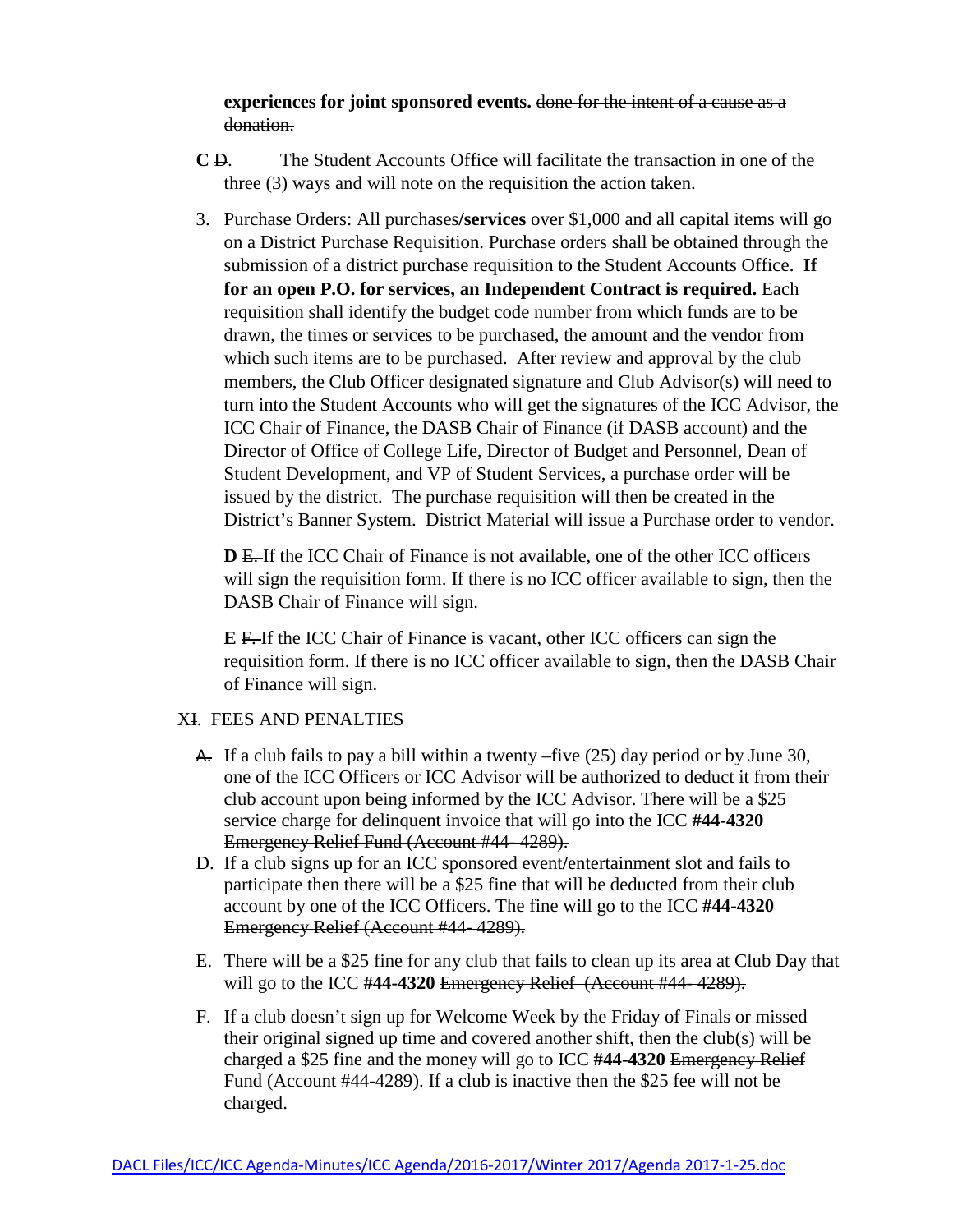H. If the club has less than \$25 left in their account to pay off their ICC Emergency Relief Fine, then the ICC Officers will determine what community services the club must do instead of the fine.

#### XII. MAINTENANCE OR RECORDS

#### XIII. SERVICE CONTRACTS AND INDEPENDENT CONTRACTS

Contracts for orchestras, facility rental, entertainers, athletic events, speakers, etc., must be signed by Director of Budget and Personnel. Payment for service contracts must be initiated by the Independent Contract Form procedure, paid by the district. Club members should never make a direct payment to an individual contractor for their service to the club, and then try to get reimbursed from the Student Accounts Office. Our district policy requires that all service payments should be made by the District Office because of the Internal Revenue Code. **All services \$1,000.00 or greater require a Districe Purchase Requisition for a Districe P.O. to be generated**

#### XIV. CLUB FUNDRAISERS FOR DONATION

 Club funds for donations should be deposited to the designated organization within three (3) months of the event. Failure to comply will allow one of the ICC Officers to donate the money to the Local Red Cross or International Red Cross Organization.

## **XIII**XV. CLUB FUNDRAISERS**, COLLEGE LIFE FUNDRAISER/MONEY COLLECTION FORM**

Clubs must complete the De Anza Inter Club Council Club **College Life**  Fundraiser**/Money Collection** form for each fundraiser activity **or collecting funds for any reason** at least one week prior to event. Failure to turn in the form will result in the Club account being frozen until the form is turned in.

## **XIV**XVI. DONATIONS TO CLUBS

- 1. Donations to a club can be deposited directly to the club's account at De Anza College Student Accounts **only if the donor is not claiming as a tax deduction.** Checks should be made payable to De Anza College followed by the club name.
- 2. The District Foundation Office will issue individual receipts for individual donations of \$250 or more or upon request. For Donations under this amount, the donor's canceled check shall serve as their receipt for income tax purposes.

## **XV**XVII. USAGE OF DE ANZA FOOD SERVICE **PRE AUTHORIZATION FORM** AND PRINTING SERVICE

#### XVIII.RATIFICATION

**11.6 Club Karaoke Drawing-Winter, 2017 (Info/Action) (2 x \$50 Drawing) 4 Elements Hip Hop, Improv & Sketch Club, Music Club, Political Revolution, The De Anza Network, VSA**